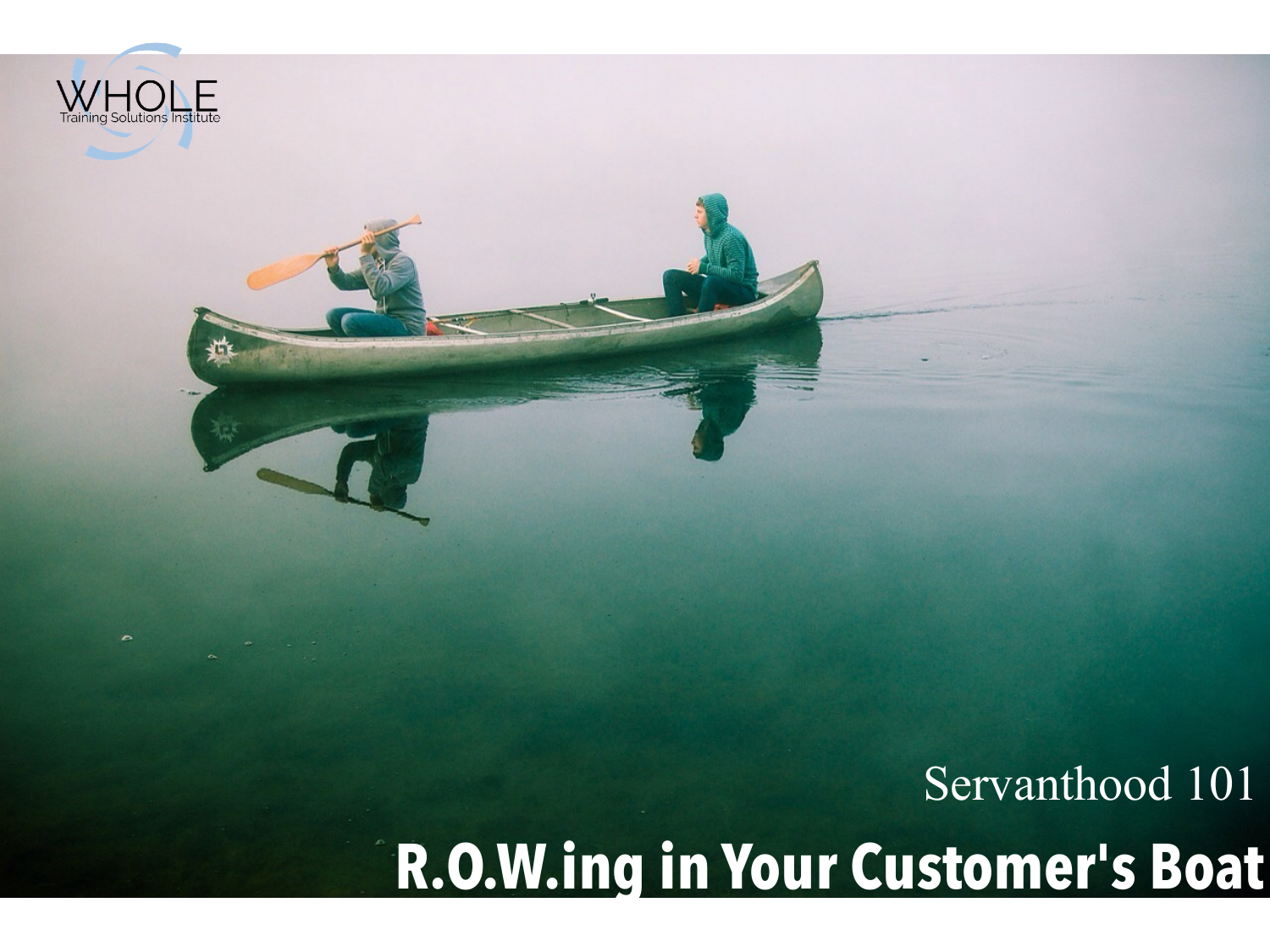### **The Trainer:**

A sought after communicator, Jeremy Dunlap (Jer) brings nearly two decades of speaking experience to the stage. His humor, storytelling, and driven points have made him a popular business world speaker with a client list that includes Gulfstream, Texas Instruments, BP/Castrol, SABIC, Under Armour, NASA, Dell, AT&T, Honeywell, and Panasonic.

In addition he has proudly served as a speaker/trainer for four branches of the military including both regular and irregular warfare. As well, Dunlap has spoken to thousands of students in schools all across America.

Among other writing credits, Jer is the author of the book "DANNY: The Virtues Within."

Jeremy Dunlap resides with his wife and two daughters in their beautiful home state of West Virginia.

[www.WHOLETSI.com](http://www.WHOLETSI.com)

#### **Overview: Servanthood 101: R.O.W.ing In Your Customer's Boat**

In a 2015 consumer experience survey, 76% of respondents said that the **"true test of how much a company values them" as a customer** is through the company customer service. In that same study, nearly one-third of those surveyed said they would rather **"clean a toilet"** than speak with someone in a customer service situation\*. It seems that the old adage still applies: People do not care what you know, **until they know that you care**\*\*.

Truth is, we either serve or we do not. There is little middle ground on the topic of service. And if our team members do not serve each other well internally, they will not serve well externally.

Servanthood 101: R.O.W.ing in Your Customer's Boat is a course designed with a three prong focus: **R**eaching People, **O**pen Information Sharing, and Kno**W**ledge Clearly Communicated. This three prong focus is driving a simple message: we want a customer to leave every experience knowing that Ensono understands them, their needs, and is "in their boat" as an advocate and trusted advisor.

Through humor, story, hands-on exercises, and class discussion attendees will grapple with numerous topics including emotional intelligence, controlling conversations, establishing boundaries to guide dialogue, and communicating important solutions in a clear, precise manner.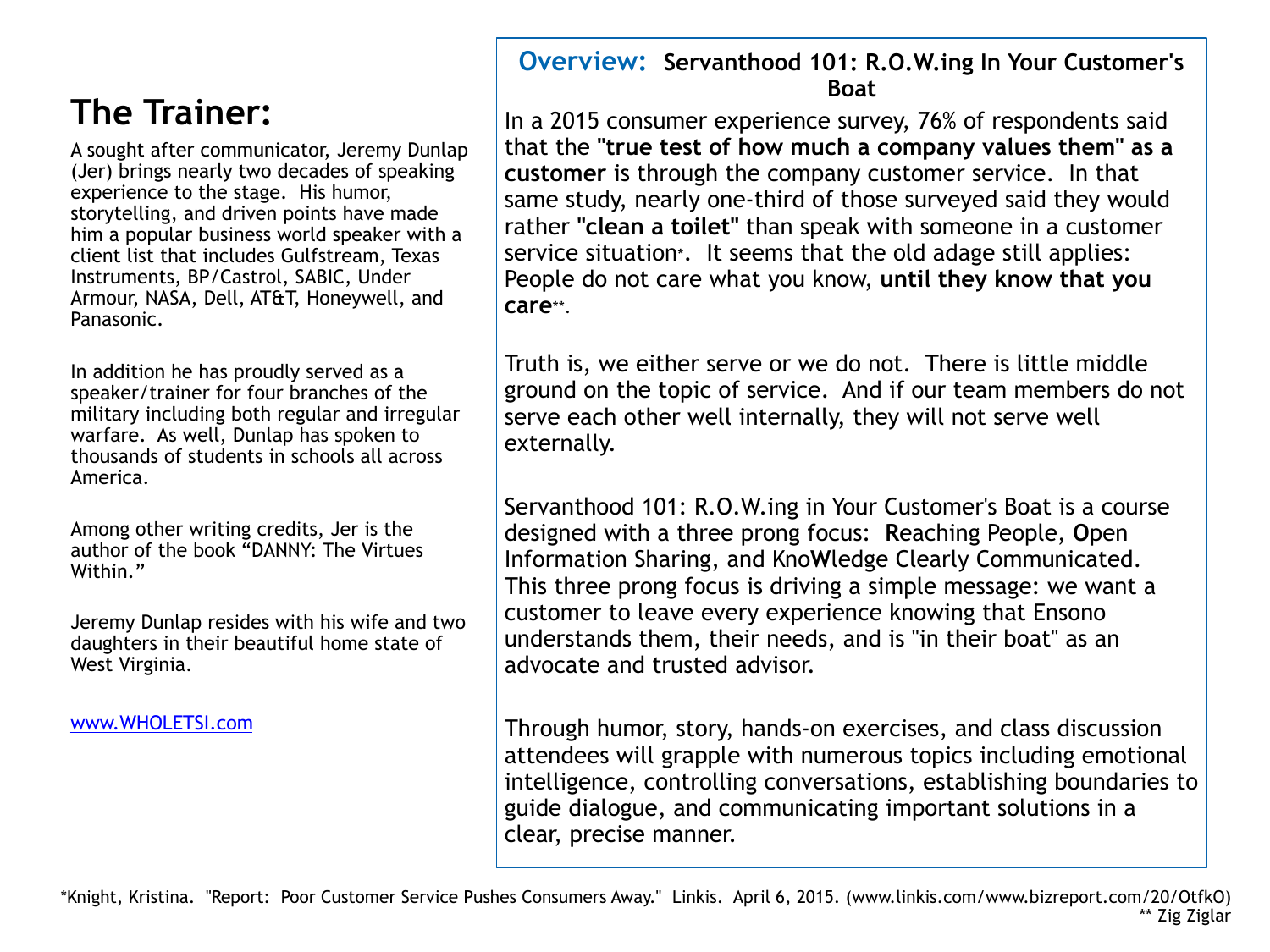## Servanthood 101 **R.O.W.ing in Your Customer's Boat**

## **Objectives**

- ✓ **Service:** To give your life away.
- ✓ **Emotional Intelligence:** Learn about strengths, dark sides, and connecting with people at an emotional level.
- ✓ **Listening:** Garner a strategy to actively listen to those around us.
- ✓ **Questions:** Learn how to control a conversation.
- ✓ **Boundaries:** Understand how to establish boundaries thereby effectively guiding conversations.
- ✓ **Empathy:** Discover a way to connect with even difficult people.
- ✓ **Influence:** Gather beginning strategies that help persuade people to a particular view.
- ✓ **Language:** Through the power of appropriate word choice, sounding proactive, and format deliver more powerful messaging.

#### REACH People OPEN Information KNOWLEDGE Clearly Communicated

## **Class Agenda**

- **Introductions**
- What Irritates You When YOU are a Customer?
	- o Serving is a choice
	- $\circ$  That choice has great impacts
- Behavioral Styles: Connecting with People
- Emotional Needs of People
- **Active Listening**
- The Johari Window
- Questions that Control Conversations
- Boundaries:
	- o What are boundaries?
	- o How do we establish boundaries?
- Angry Birds! Dealing with Conflict 101
- Customer Solutions:
	- o Saying No
	- o What to Say/How to Say It
- A Conversation Strategy/Model

#### **For Production Group:**

Going Pro!

**For Customer Service Group:** 

- The Reasons People Believe You
- The Reasons People Believe Your Ideas
- Beginning Strategies to Persuade People